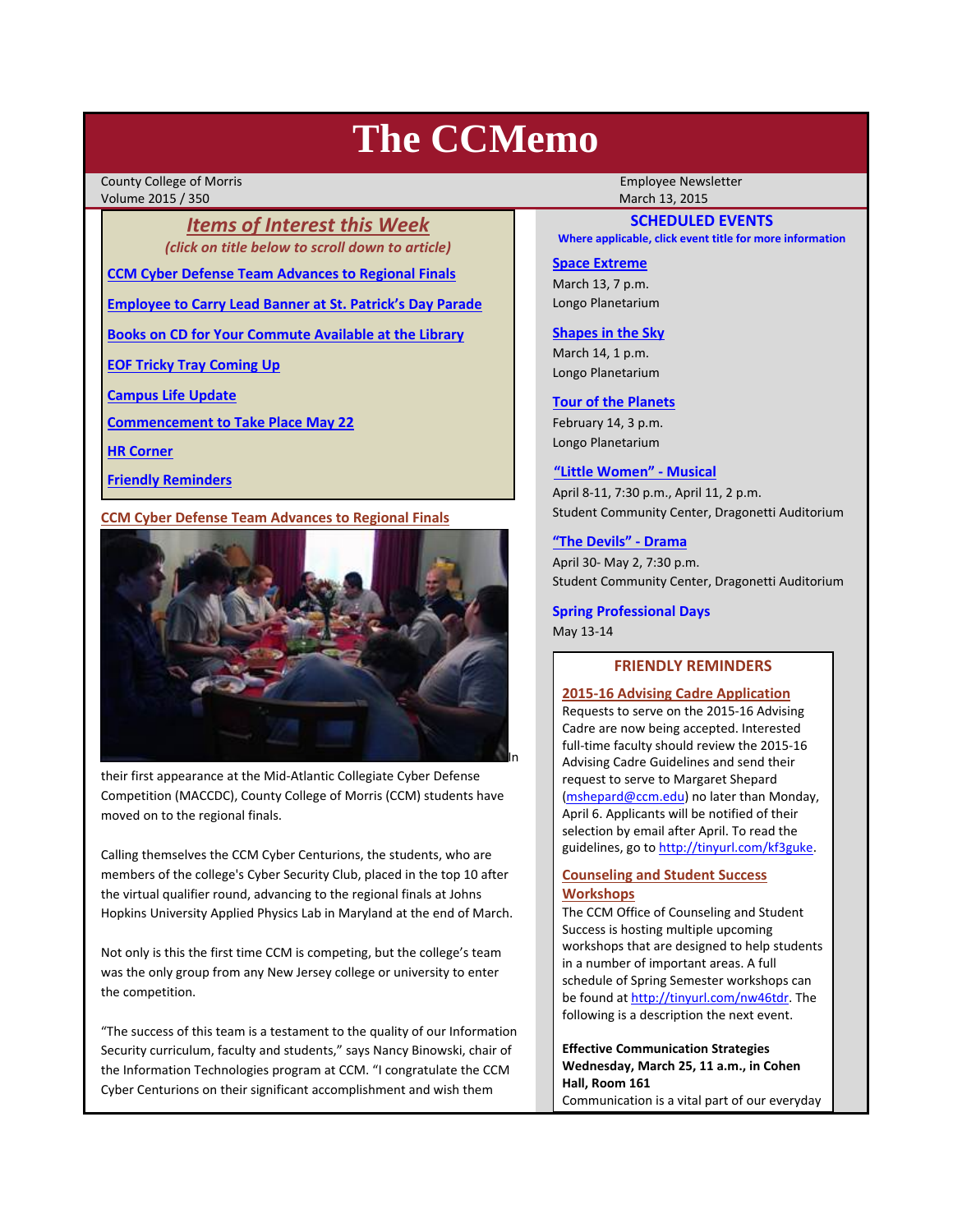continued success as they represent County College of Morris and the state of New Jersey in the regional finals in Maryland."

The winner of the MACCDC will represent the region at the national Cyber Defense Competition in San Antonio, Texas, in April.

The Cyber Centurions' accomplishment is even more meaningful as the team only began practicing in February. In order to prepare in such a short period of time, the students met regularly at the home of Professors Patricia and Joseph Tamburelli, who coach the team. Practices took place late into the night during the week and on weekends. To create a welcoming environment, the Tamburellis cooked the team meals and even increased their home Internet speed to allow students to practice in an ideal environment. The CCM Information Systems department also helped by providing switches and fast cables for the team to use.

"I truly believe that because of this journey, the team has become a family and it greatly improved their chances to succeed," Binowski says.

## Read more at http://tinyurl.com/pgu6vxa.

#### **Employee to Carry Lead Banner at St. Patrick's Day Parade**



Every year, a committee made up of members from co‐sponsoring organizations the Friendly Sons of St. Patrick (FSSP) and the Irish American Association of Northwest Jersey (IAANWJ) selects one member from each organization to carry the lead banner for the annual Morris County St. Patrick's Day Parade in Morristown.

This year, the committee has selected Laurie Quinn of CCM's Disability Services department, a member of IAANWJ, and her husband Michael Quinn (pictured), a member of FSSP, for the honor of carrying the banner. The parade steps off at noon this Saturday, March 14.

According to the parade's official website, "the parade is fully self‐funded and receives no public funds for parade expenses. It is funded solely by generous donations from corporate and individual sponsors. There is no

lives. In this workshop, participants learn effective non‐verbal communication strategies that will allow for trust, respect and create an environment where problem solving can thrive. By learning these strategies, participants will be able to better connect with others.

## **The Writing Institute II**

Because of everyone's reaction to the last Writing Institute workshop in December, Professor Ken Shouler, philosophy, will continue to deemphasize the mechanics of selling writing and emphasize the principles of good writing. Writing Institute II meetings are 12:30 p.m. in the CTE office on April 7 and April 28. Register for the Writing Institute workshops on the CTE website at http://www.ccm.edu/cte/workshops.aspx.

## **Chartwells Survey**

Let Chartwells know how they are doing by taking their dining survey at

http://tinyurl.com/pokq6op. In return for your time and feedback, a coupon will be emailed to you for a free small fountain or hot beverage.

# **United Way Holding Free Tax Preparation on Campus**

The United Way, in partnership with a number of other organizations, is holding a free tax preparation event on Campus on Monday, March 16. It is open to the public, but appointments are necessary. Learn more, including how to make an appointment, at http://tinyurl.com/majjwgx.

#### **Library Novella Book Club**

The CCM Library Novella Book Club will be discussing "39 Steps" by John Buchan on Wednesday, March 25, from noon to 1 p.m. and all employees are welcome to attend. The club typically meets the last Wednesday of the month in the library conference room. Those with questions can contact ext. 5278.

# **HR CORNER**

#### **Managing Stress Instantly**

The college's new Employee Assistance Provider, Barnabas Health, will be hosting a lunch‐and‐learn session on Managing Stress Instantly on Thursday, March 26, from noon to 1 p.m. in the Learning Resource Center, Room 122.

Robert Friedman will present techniques and strategies from his book, "How to Relax in 60 Seconds or Less." Participants will learn how